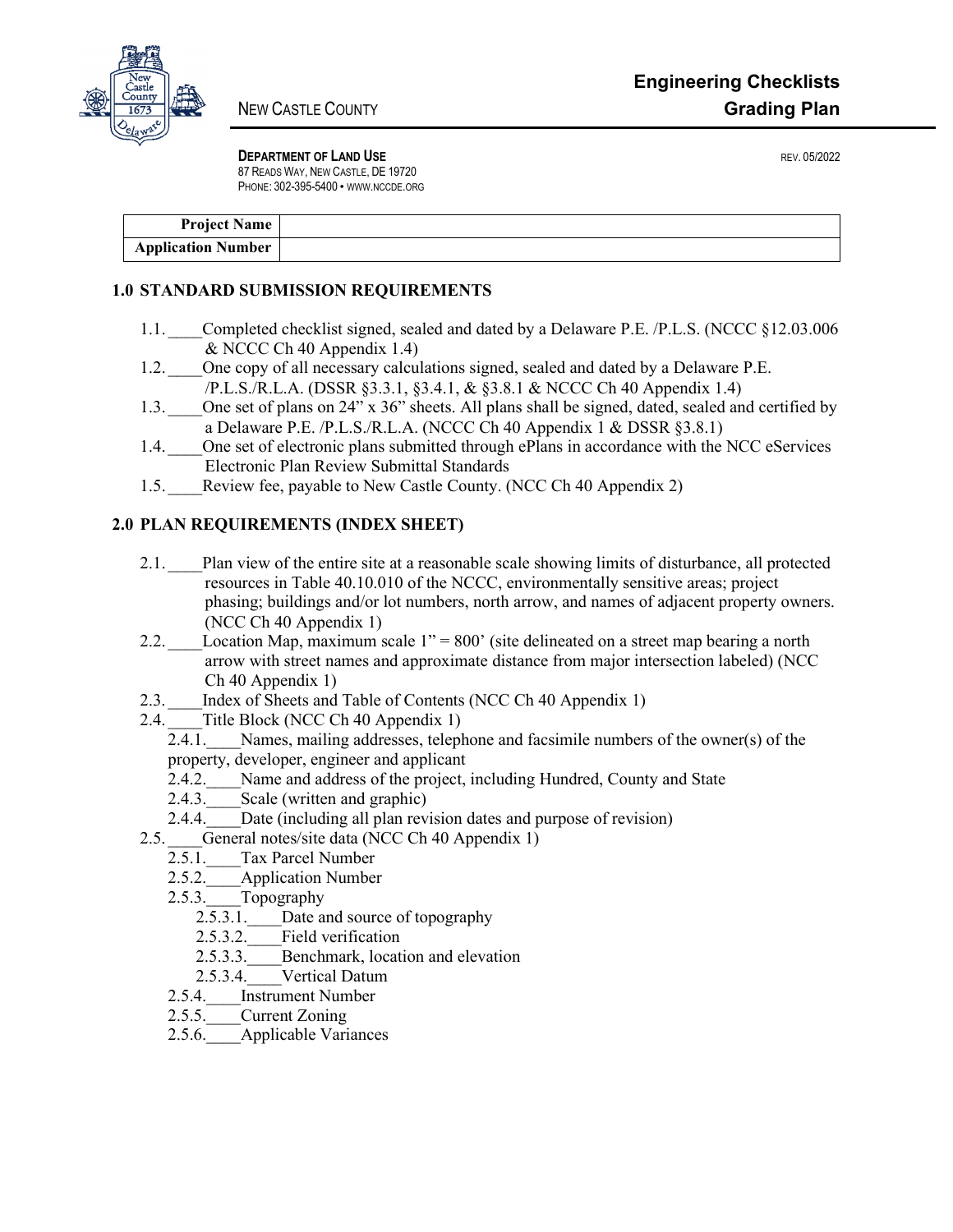- 2.6. \_\_\_\_Professional Engineer/Land Surveyor/Registered Landscape Architect Certification: "I, undersigned, hereby certify that I am a registered Professional Engineer/ Professional Land Surveyor/ Registered Landscape Architect in the State of Delaware and that all of the information on this plan is true and correct to the accuracy required by accepted surveying standards and practices and by the New Castle County Unified Development Code." (NCC Ch 40 Appendix 1)
- 2.7. Owner's Certification: "I, undersigned, hereby certify that I am the owner of the property which is the subject of this plan and that the land use action proposed by this plan is made at my direction and that I authorize this plan to be approved pursuant to the (Record Plan [*\_\_Instrument Number\_\_*] or Site Plan [*\_\_Name* ]) in accordance with the regulations of the New Castle County Unified Development Code." (NCC Ch 40 Appendix 1)
- 2.8. Legend for all symbols used (NCC Ch 40 Appendix 1)
- 2.9. Description of proposed construction and use (use must be consistent with Article 4 of the Unified Development Code or applicable variances) (NCC Ch 40 Appendix 1).

## **3.0 PLAN REQUIREMENTS (ALL OTHER SHEETS)**

- 3.1. The lines and grades plan part of a building permit for new buildings or expansion of existing buildings 480 sq.ft. or greater must demonstrate adequate conveyance in compliance with Chapter 12 of the NCCC; specifically, §12.04.001. For general guidance contact the Engineering Section at 395-5400.
- 3.2. \_\_\_\_If the total land disturbance equals or exceeds 5,000 sq. ft. comply with Chapter 12 of the NCCC; specifically,  $\S 12.04.001$  (i.e. adequate conveyance) and the requirements of the Delaware Sediment and Stormwater Regulations.
- 3.3. North arrow (NCCC Ch 40 Appendix 1)
- 3.4. Scale (max. scale  $1" = 30'$ ,  $1" = 50'$  may be acceptable for Grading Plans if clearly readable)
- 3.5. \_\_\_\_Existing and proposed contours at one (1) foot intervals, with labeling of at least every fifth contour. Two (2) foot intervals may be acceptable for areas of 15% or steeper slopes. Topography shall extend off property to sufficient distance to depict potential impacts to and from adjacent properties. Sufficient information shall be provided beyond match lines to clearly depict proposed information.
- 3.6. Existing and proposed spot elevations at all high and low points and elsewhere as necessary to illustrate drainage patterns and protective slope for building (NCCC §12.03.003 & §12.03.004)
- 3.7. \_\_\_\_ The minimum slope, beyond the protective slope, shall be two (2) percent in pervious areas. (NCCC §12.03.003.F & §12.03.004.C.2)
- 3.8. Flow arrows as necessary to illustrate proposed drainage patterns
- 3.9. Delineation of all protected resources in Table 40.10.010 of the UDC and other environmentally sensitive areas with the extent of disturbance in these areas. (A buffer of an adequate width must be provided between the limits of grading and the extent of disturbance on above areas.) (NCCC Ch 40 Article 33 & NCCC §12.03.005)
- 3.10.\_\_\_\_Type, material, size, length and invert elevations at inlets and outlets of all pipes and culverts. Include detail sheet of site conditions at all points of surface water discharge from proposed land disturbing activity. (NCCC §12.04)
- 3.11.\_\_\_\_Cross-sectional details of all open channels complete with construction specifications, consistent with proposed grading. Cross section locations every 100 feet within plan view for all proposed open channels with a drainage area greater than five (5) acres. (NCCC §12.04.001.B)
- 3.12. Delineation and labeling of all easements: drainage, stormwater, sanitary, maintenance, access, etc. including landscape buffers – document purpose and party responsible for maintenance. (NCCC §12.04.005 & DSSR §5.1.3)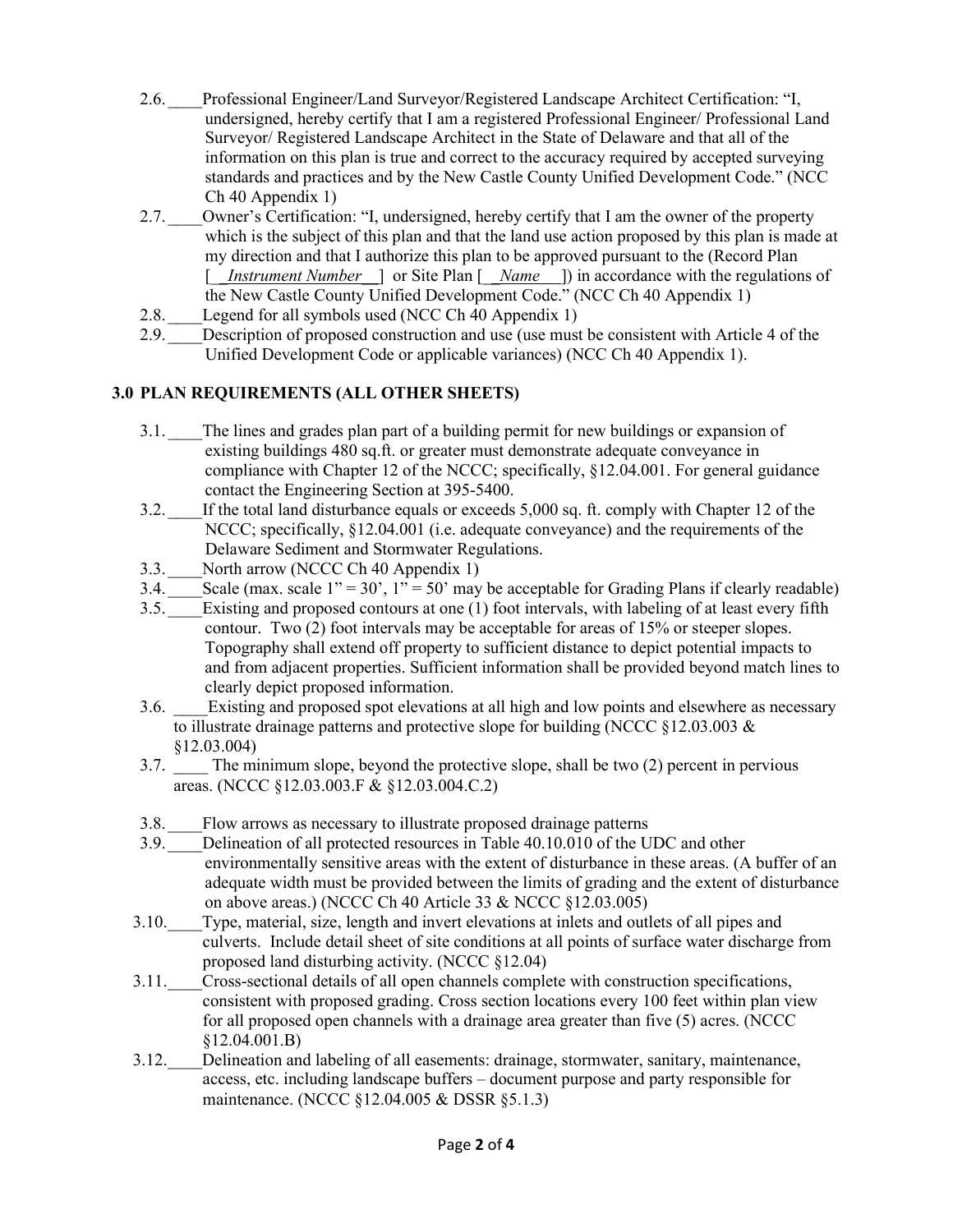- 3.13.\_\_\_\_Delineation of fill/cut slopes greater than 3V: 1H and assessment of impacts to adjacent properties and protected resources. (NCC §12.03.003.D)
- 3.14. Complete metes and bounds of all subject parcel(s) (May be provided as an inset map on parcels greater than 2 acres) (NCCC Ch 40 Appendix 1)
- 3.15. All streets with names, widths and limits of R.O.W. where necessary (NCCC Ch 40 Appendix 1)
- 3.16. Dimensioned building restriction lines (NCCC Ch 40 Appendix 1)<br>3.17. Label all existing structures and their uses (NCCC Ch 40 Appendix
- Label all existing structures and their uses (NCCC Ch 40 Appendix 1)
- 3.18. Label all proposed structures and their intended uses (NCCC Ch 40 Appendix 1)
	- 3.18.1. Dimensions locating the proposed structure to the property lines (min. 3 dimensions)
	- 3.18.2.\_\_\_\_Top of foundation, basement and garage floor elevations. Also, indicate if basement is to be sewered or not based upon elevation.
	- 3.18.3.\_\_\_\_ Where plumbing fixtures are installed on a floor with a finished floor elevation below the elevation of the manhole cover of the next upstream manhole in the public sewer, such fixtures shall be protected by a backwater valve installed in the building drain, or horizontal branch serving such fixtures. Plumbing fixtures installed on a floor with a finished floor elevation above the elevation of the manhole cover of the next upstream manhole in the public sewer shall not discharge through a backwater valve. These properties requiring a backwater valve in accordance with Section 715 of the IPC shall be identified.
	- 3.18.4.\_\_\_\_ Building foundations within 36 inches of the Seasonal High Water Table (SHWT) shall be waterproofed. The lowest floor shall be constructed a minimum of 24 inches above the SHWT. (NCCC §12.03.003.I)
- 3.19.\_\_\_\_Label all existing and proposed stormwater management facilities. (NCCC Ch 40 Appendix 1)
- $3.20.$  Sanitary sewer lateral and clean out(s), with invert elevation at main sewer line and at clean  $out(s) - or - design$  and location of septic system and alternate disposal area for all subject lots and buildings. (All laterals shall be 6" PVC with clean outs located just outside the right-of-way line) – or – (Include a copy of the approved septic permit from DNREC with the submission)- (NCCC Ch 40 Appendix 1)
- 3.21. Septic information (type of system and date of approved site evaluation). Locate system on the plan. (UDC §40.22.330)
- 3.22.\_\_\_\_All necessary details (driveway, sidewalk, curb, pavement, retaining walls, etc.) Retaining wall(s) over 4 feet of exposed height shall be designed according to the International Building Code §1807.2 and conform with the latest version of the Department's checklist. (NCCC §12.03.003.E & §12.03.004.D)
- 3.23.\_\_\_\_External grease trap location and detail for Commercial Food Establishments. (Department of Public Works' Policy)
- 3.24.\_\_\_\_Provide erosion and sediment control measures with location and details. (NCCC §12.01.004.A)
- 3.25.\_\_\_\_Provide the following note on the plan: "The total land disturbance proposed by this plan is square feet."
- 3.26.\_\_\_\_Provide an approval box on each sheet in the same location (i.e. bottom center, center right, top left etc.)